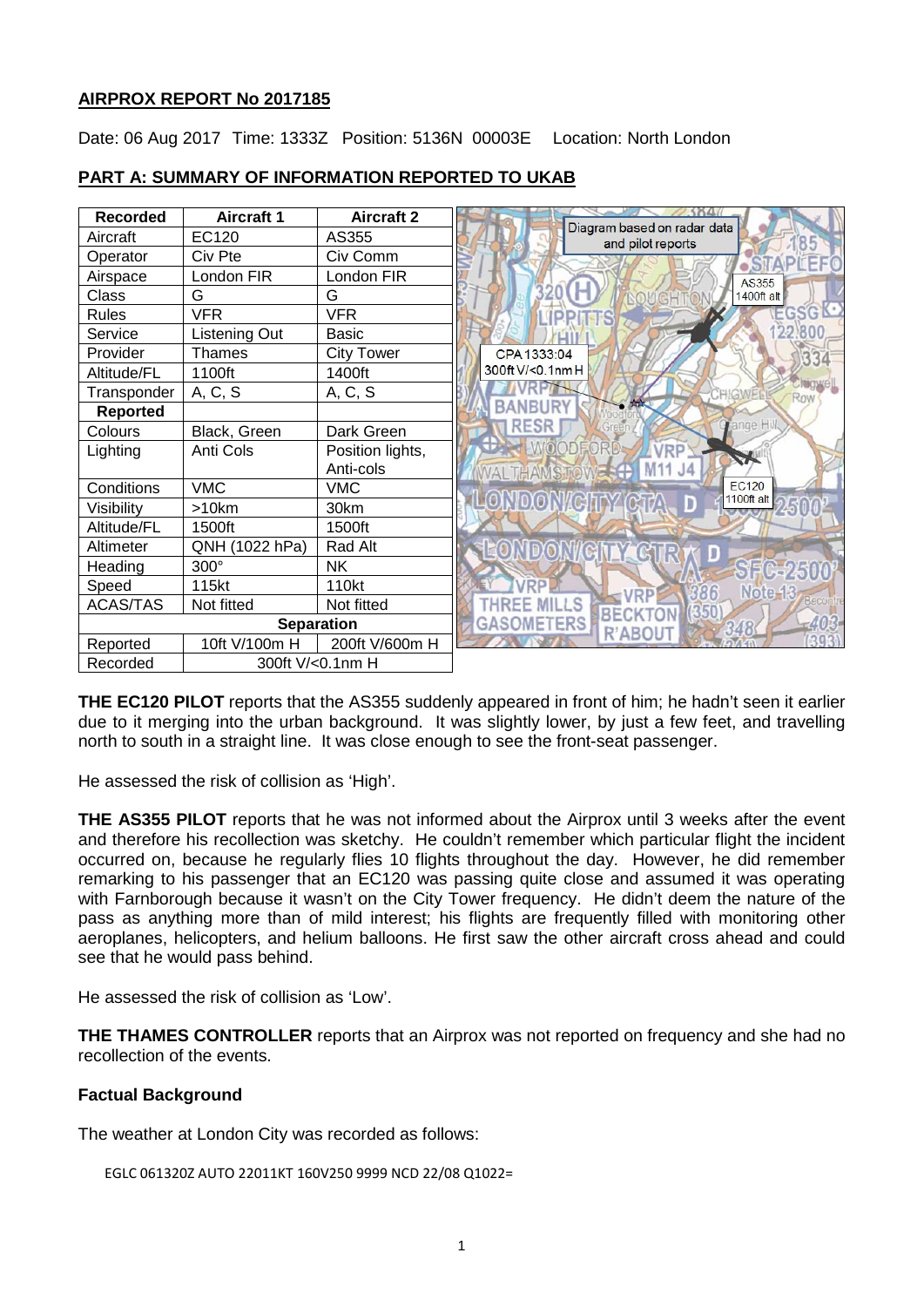# **Analysis and Investigation**

# **CAA ATSI**

The EC120 was on a VFR flight not in receipt of an ATC service, although listening out on the Thames Radar frequency. The AS355 was conducting a VFR flight into the London City CTR; at 1331:40, the AS355 pilot contacted Heathrow Radar, and a Basic Service was agreed (Figure 1).



Figure 1 – 1331:40

The controller requested that the AS355 pilot squawk ident and report the aircraft's level. The pilot reported their level as 1300ft, and, at 1332:00, the controller instructed the pilot to remain outside of controlled airspace, which was acknowledged. At 1332:20, the AS355 was instructed to contact London City Tower (Figure 2).



Figure 2 – 1332:20 Figure 3 – 1333:04

CPA took place at 1333:04 with the aircraft separated by 0.1nm laterally and 300ft vertically (Figure 3). Neither aircraft was observed to deviate from their track or level.

The Airprox took place in Class G airspace, where both pilots were responsible for their own collision avoidance. Although prior to the Airprox the AS355 was in receipt of a Basic Service from a controller who was using surveillance equipment, that controller was busy with their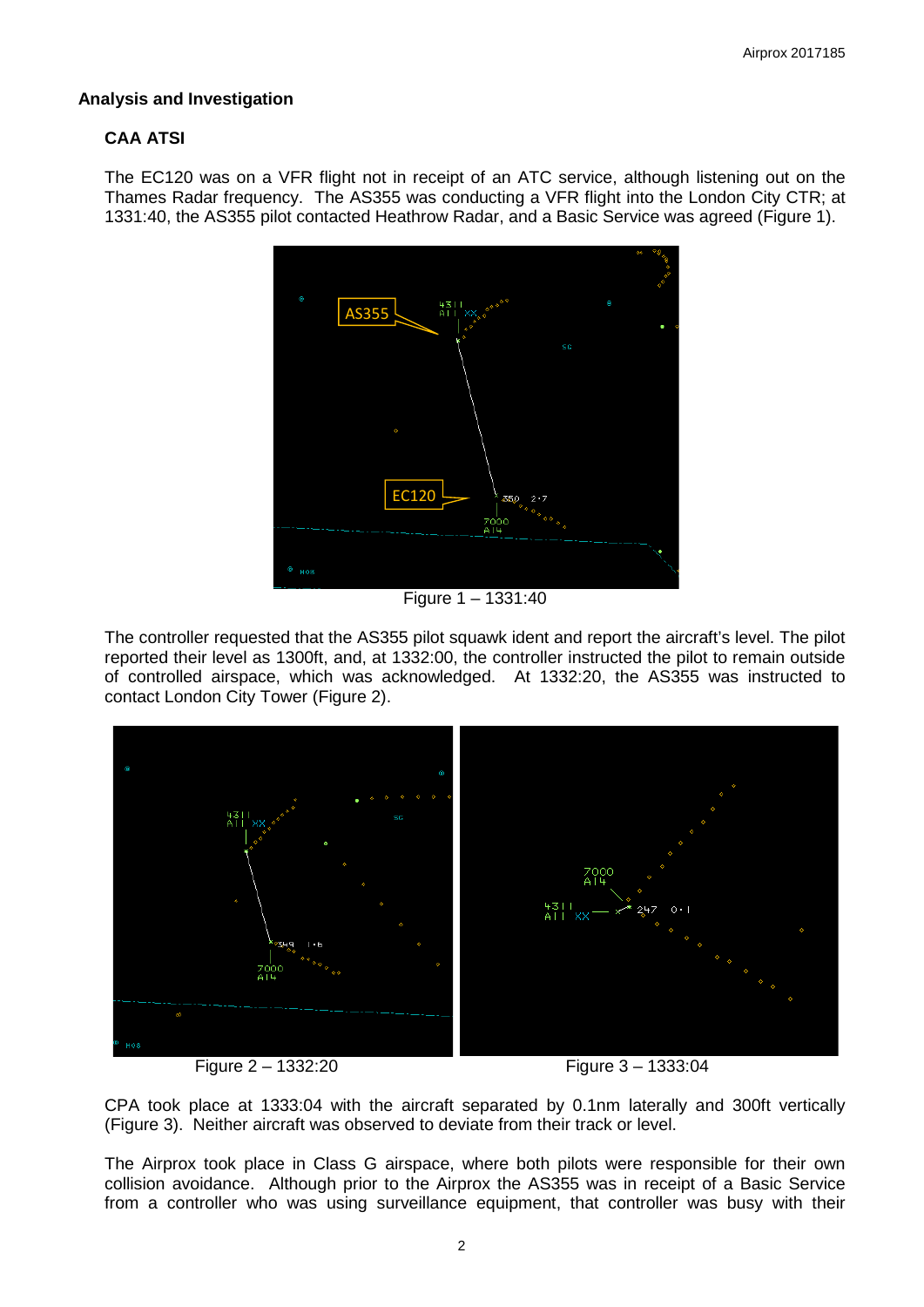primary tasks, controlling and passing Traffic Information to a number of helicopters within the London CTR, operating on helicopter routes in and around London. The AS355 was passed to London City Tower as it was requesting to enter the London City CTR. The pilot of the AS355 believed that they were receiving a Basic Service from London City Tower. ATSI were unable to verify this as, due to the time elapsed since the event before the report from the AS355 was received, the London City R/T was no longer available.

The Airprox was not reported to any ATC unit. The AS355 pilot reported having seen the EC120 "passing quite close", but was not concerned by its presence. No report was received from the London City controller who would not have been aware of the presence of the EC120, nor that an Airprox was subsequently reported by that aircraft.

### **UKAB Secretariat**

The EC120 and AS355 pilots shared an equal responsibility for collision avoidance and not to operate in such proximity to other aircraft as to create a collision hazard<sup>[1](#page-2-0)</sup>. If the incident geometry is considered as converging then the EC1[2](#page-2-1)0 pilot was required to give way to the AS355<sup>2</sup>.

### **Summary**

An Airprox was reported when an EC120 and an AS355 flew into proximity at 1333 on Sunday  $6<sup>th</sup>$ August 2017. Both pilots were operating under VFR in VMC, the EC120 pilot was not in receipt of an ATS and the AS355 pilot in receipt of a Basic Service from London City.

### **PART B: SUMMARY OF THE BOARD'S DISCUSSIONS**

Information available consisted of reports from the pilots of both aircraft, transcripts of the relevant RT frequencies, radar photographs/video recordings and reports from the appropriate ATC operating authorities.

The Board first looked at the actions of the EC120 pilot. Although he reported that the AS355 was only 10ft in front of him, the Board thought it likely that this estimation was probably down to the fact that he was startled by the sudden appearance of the AS355 in his view. The Board noted that the radar replay indicated a separation of 300ft, although previous sweeps had seen the EC120's Mode C change from A14 to A13 and back again, implying that he was perhaps on the boundary between levels. Similarly the S355's level had also climbed 100ft and back again, so it was possible that if both aircraft are operating on the boundaries of the levels recognised by the radar, the vertical separation was likely to be in the range 100ft to 300ft.

For his part, the AS355 pilot was operating in and out of the area on various sorties throughout the day and, consequently, did not remember the incident well. Members opined that had he thought the incident to be a close call, it would have stuck in his mind, which lead them to believe that he was happy with the separation. Nevertheless, the incident highlighted the need for robust look-out, because he only saw the other aircraft as it was passing through his 12 o'clock, directly in front; although he did not feel the need to take avoiding action, his options would have been limited if he had needed to.

Board members who were familiar with flying in this area commented that it was a busy choke point in which it was difficult to get a radar service. Thames Radar were often extremely busy, as in this instance, and, without radar, London City could only offer a Basic Service to anything transiting into their airspace. Consequently, members commended electronic conspicuity to both pilots: neither aircraft was fitted with a CWS, yet both aircraft were transponder equipped and a suitable CWS would have provided them each with valuable situational awareness of the other.

l

<span id="page-2-0"></span><sup>1</sup> SERA.3205 Proximity.

<span id="page-2-1"></span><sup>2</sup> SERA.3210 Right-of-way (c)(2) Converging.